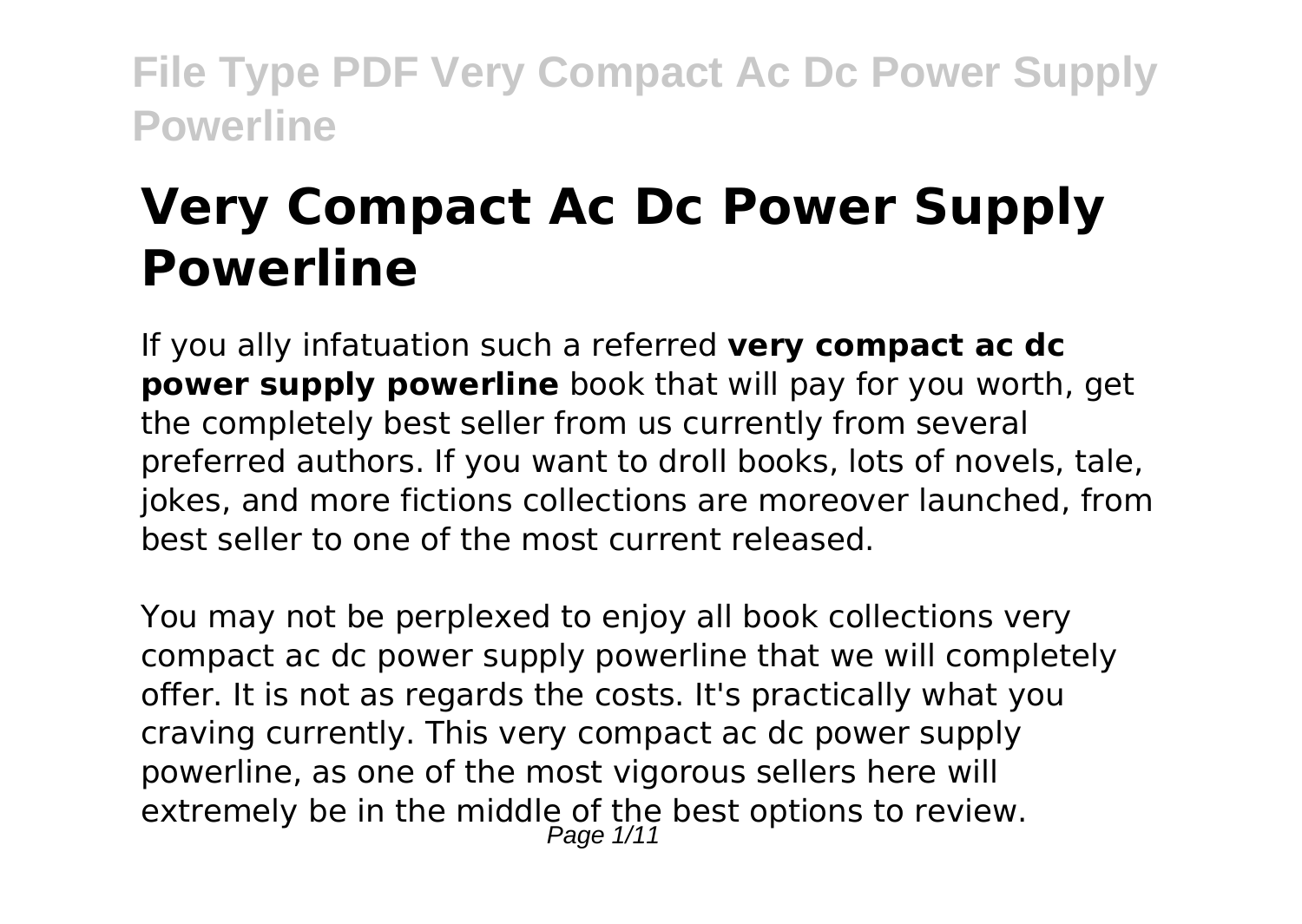Wikisource: Online library of user-submitted and maintained content. While you won't technically find free books on this site, at the time of this writing, over 200,000 pieces of content are available to read.

#### **Very Compact Ac Dc Power**

COMPACT AC-DC POWER SUPPLIES Encapsulated Modules from 1~25 Watts. Housed in a rugged, encapsulated package, CUI's compact PSK, VSK and PBK series of AC-DC power supplies are ideally suited for use in low-power ITE, lighting, industrial, and medical applications where design space is at a premium. Available models range from 1 ~25 W and feature UL/cUL and CE safety certifications, low no-load power consumption, and a wide operating temperature range for demanding environments.

# Compact AC/DC Encapsulated Power Supplies - CUI Inc. |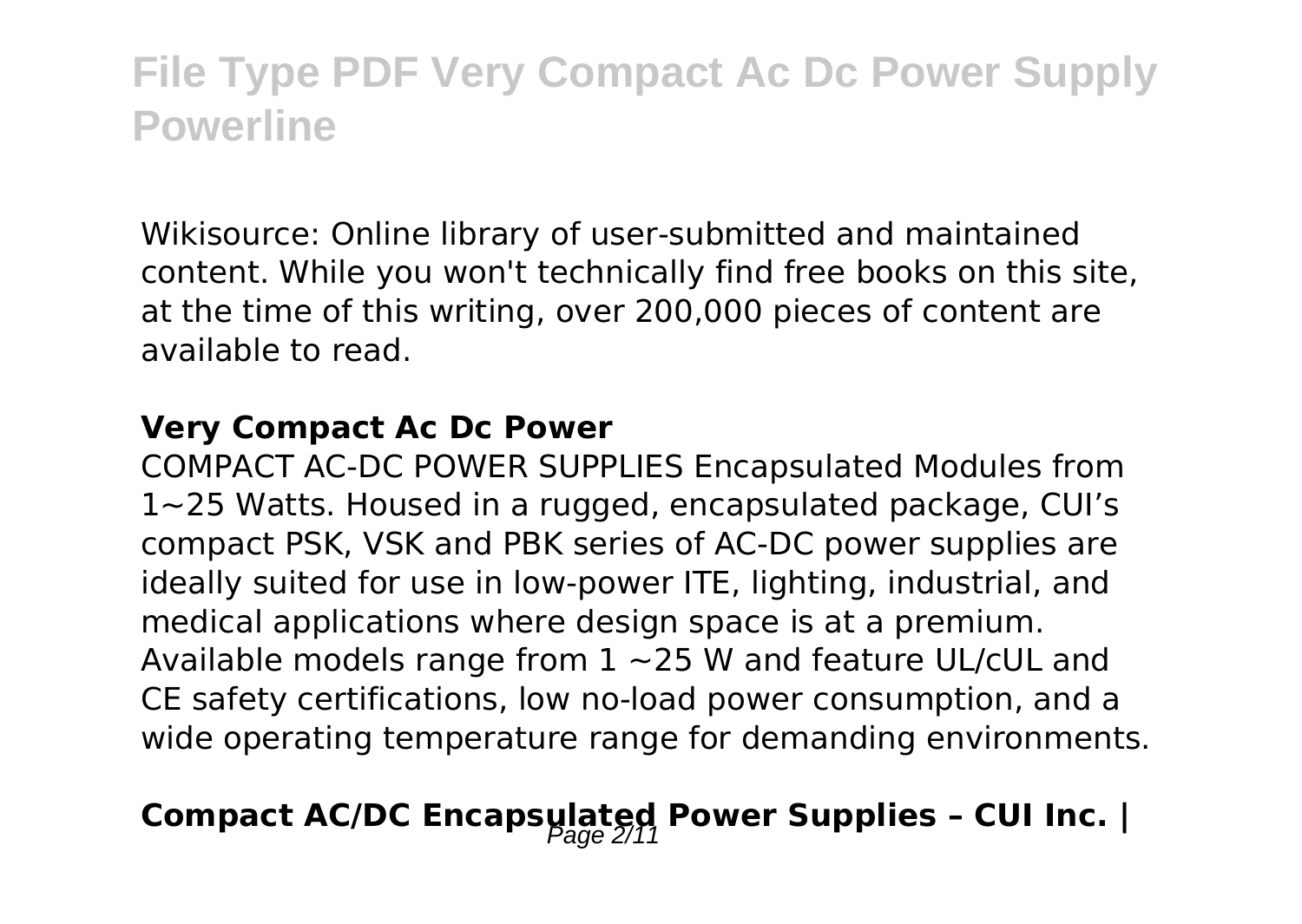### **DigiKey**

AC/DC-Converter with 3 year Warranty RAC05-B UL-60950-1 Certified 5 Watt Single Output Very Compact AC-DC Power Supply 5 Watt PCB Mount Package Universal Input Voltage Range 3000VAC Isolation Low Output Ripple and Noise Short Circuit Protected Very Low No Load Power Consumption UL Certified, CE Marked Features Regulated Converters

#### **Very Compact AC-DC Power Supply POWERLINE**

OMMENDED FOR NEW DESIGNS REV: 1/2014 POWERLINE AC/DC-Converter with 3 year Warranty RAC05-B UL-60950-1 Certified 5 Watt Single Output Very Compact AC-DC Power Supply 5 Watt PCB Mount Package Universal Input Voltage Range 3000VAC Isolation Low Output Ripple and Noise Short Circuit Protected Very Low No Load Power Consumption UL Certified, CE Marked

### **Very Compact AC-DC Power Supply POWERLINE**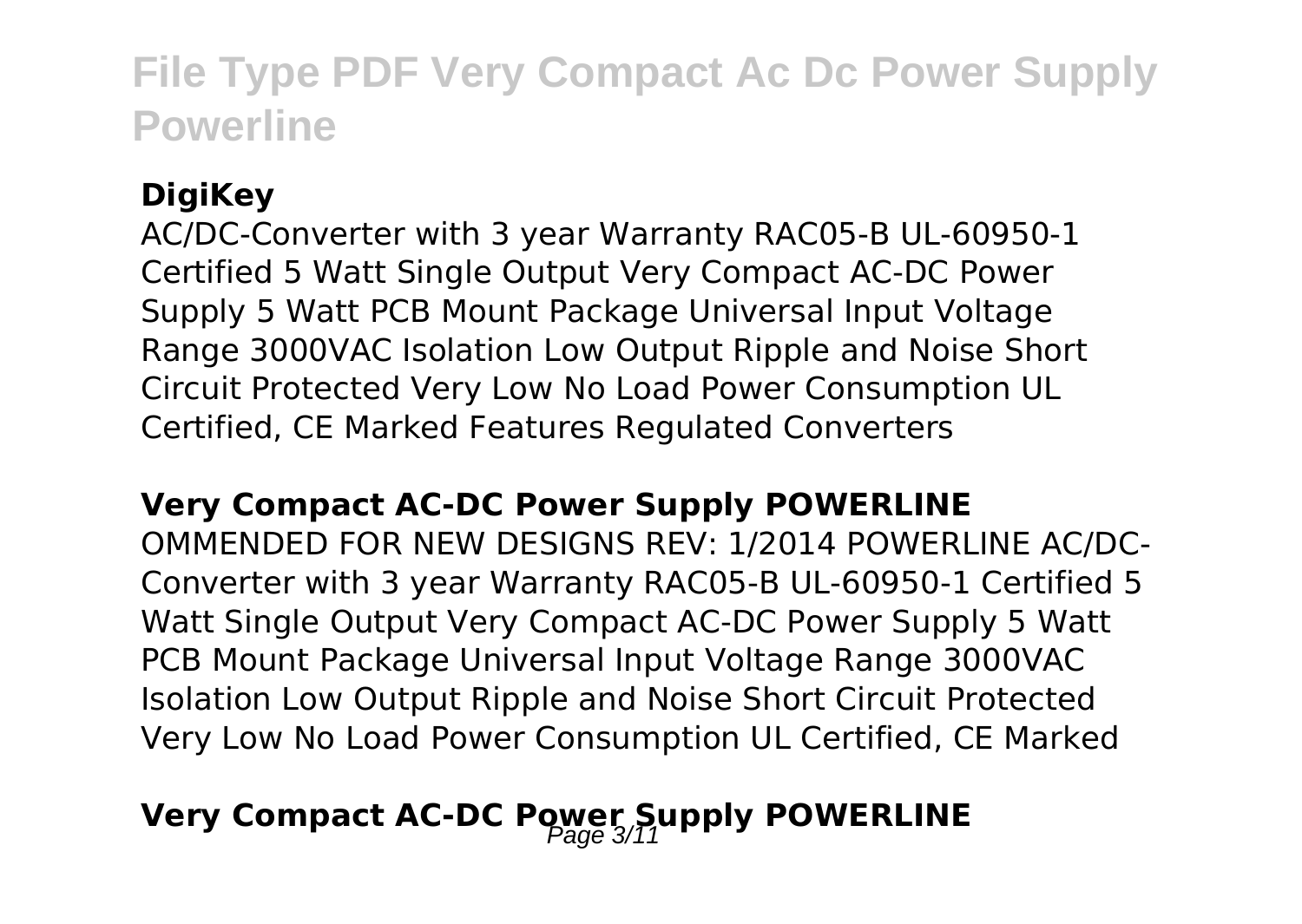Input Voltage Range 90-264VAC or 120-370VDC Rated Power 5 Watts max. Input Frequency Range (for AC Input) 47-440Hz Input Current (full load) 115VAC/230VAC 110mA / 70mA max. No Load Power Consumption 115VAC/230VAC 80mW max. Inrush Current (<2ms) 115VAC 10A max.

#### **Very Compact AC-DC Power Supply POWERLINE**

Very Compact Ac Dc Power Supply Powerline Author: electionsdev.calmatters.org-2020-10-18T00:00:00+00:01 Subject: Very Compact Ac Dc Power Supply Powerline Keywords: very, compact, ac, dc, power, supply, powerline Created Date: 10/18/2020 9:03:13 AM

#### **Very Compact Ac Dc Power Supply Powerline**

AC/DC-Converter with 3 year Warranty RAC06-C 6 Watt Single/Dual Output Very Compact AC-DC Power Supply 6 Watt PCB Mount Package Single and Dual Output Versions Universal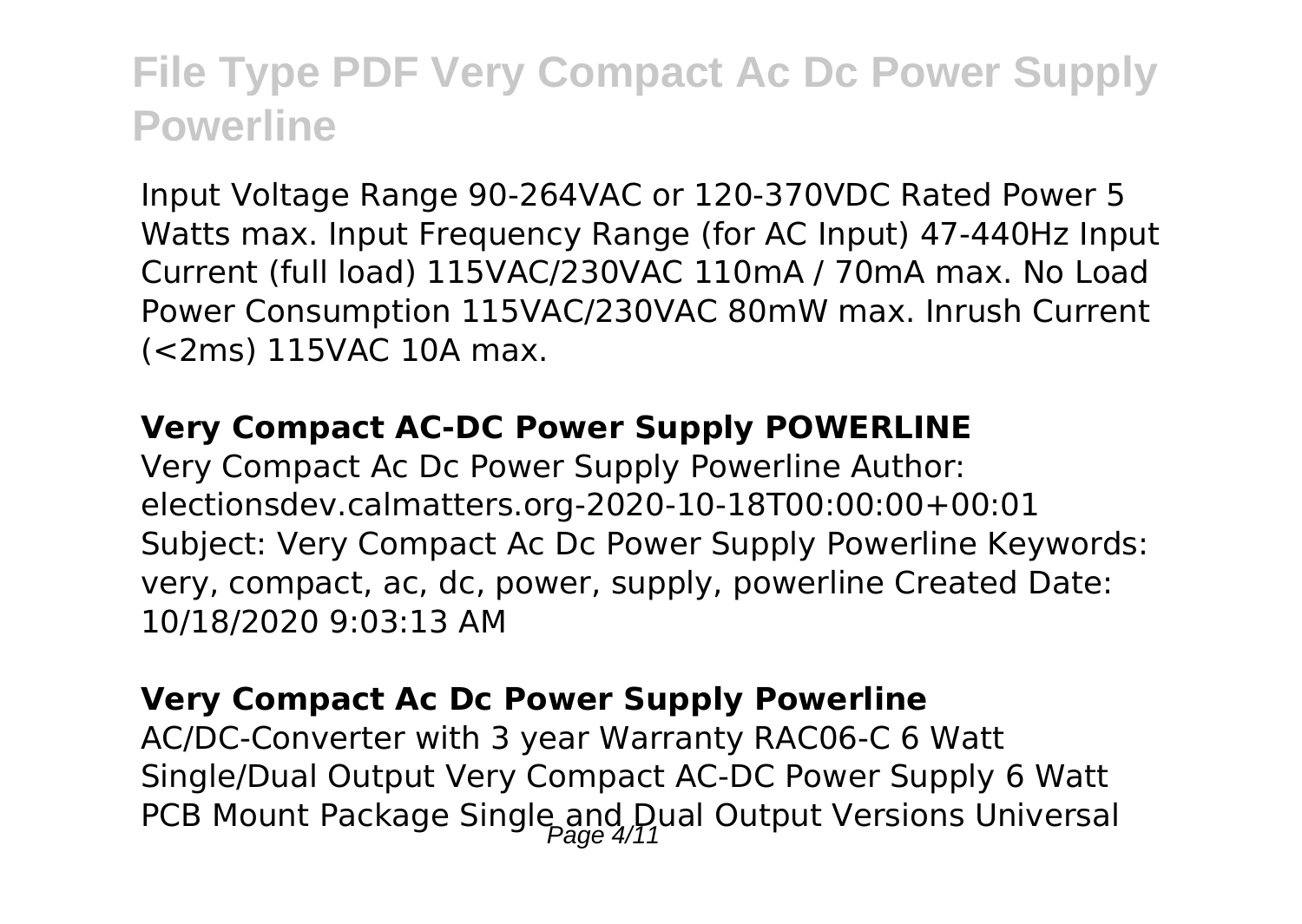Input Voltage Range Class II Power Supply with 3kVAC Isolation Low Output Ripple and Noise Short Circuit, Overload, Overtemp Protected Low Standby Power Consumption

### **Very Compact AC-DC Power Supply POWERLINE Low Standby ...**

Very Compact Enclosed AC/DC Power Supplies, 15 to 320 Watt New Generation AC/DC Power Supplies in Metal Enclosure, 15 to 320 Watt With the TXM series TRACOPOWER is introducing a new generation of power supplies with the popular form factor "metal enclosure with screw terminal connection".

#### **Very Compact Enclosed AC/DC Power Supplies, 15 to 320 Watt**

RIGID Micro DC Aircon is a compact solution for small & confined space cooling, such as cabins, cuddy cabins and electric vehicles etc. The Small DC air conditioner module can run on power DC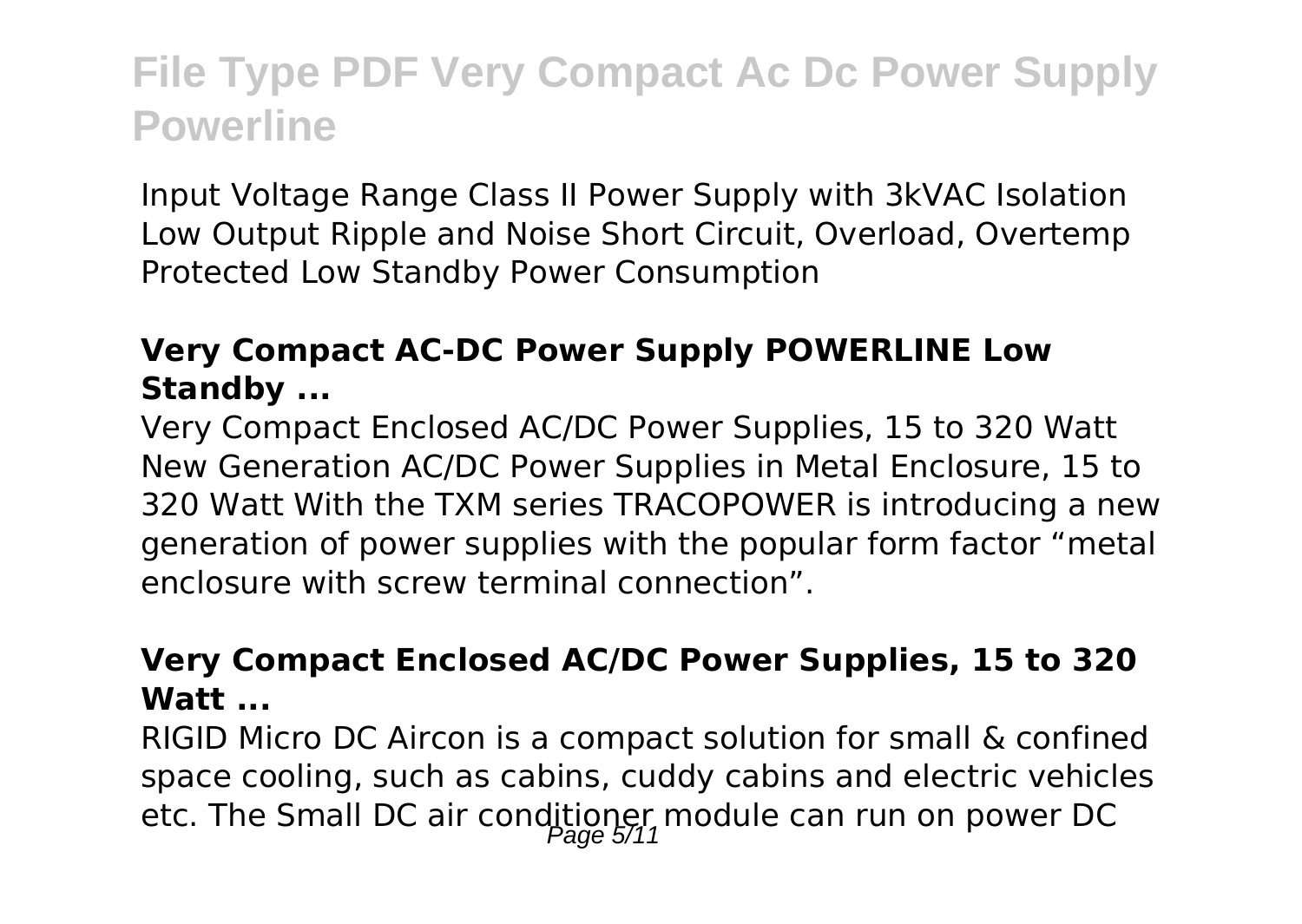12V/24V/ 48V, it easily connects to challenge confined space and extreme hot ambient!

#### **Micro DC Aircon - Rigid Cooling**

【Extensive Features】All-In-One power solution with high powered AC, USB-C PD for laptops, Wireless charging, QC 3.0 USB-A, Adjustable DC power, pass-through charging and solar charging. **[High Powered, Fast Charging**<sup>[70wh (20000mah)]</sup> battery capacity.

#### **Amazon.com: Omni 20+ 20000mah AC/DC/USB-C/Wireless Power ...**

AC/DC-Converter with 3 year Warranty RAC05-B UL-60950-1 Certified E196683 RoHS 2002/95/EC 6/6 5 Watt Single Output Very Compact AC-DC Power Supply 5 Watt PCB Mount Package Universal Input Voltage Range 3000VAC Isolation Low Output Ripple and Noise Short Circuit Protected Very Low No Load Power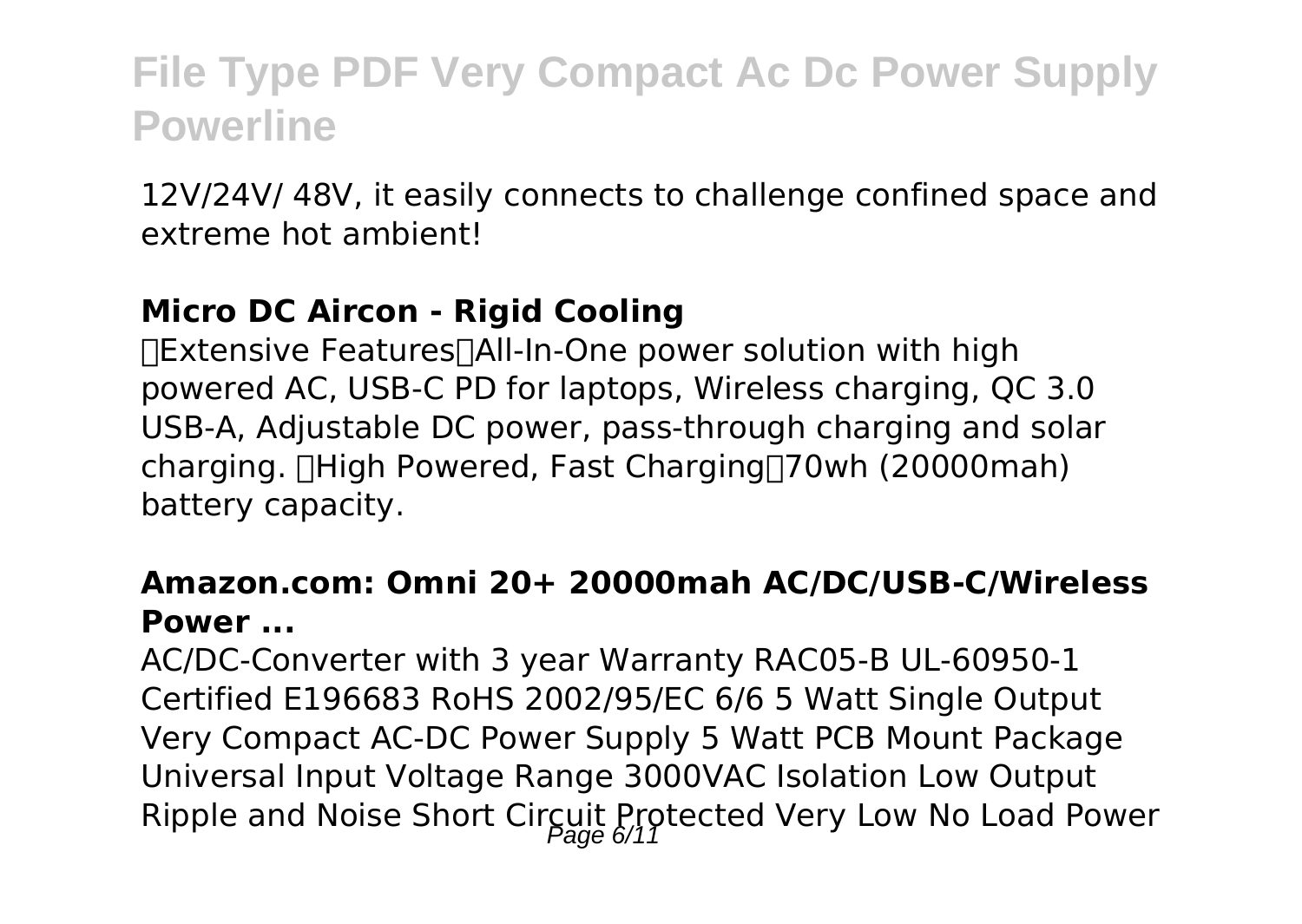Consumption UL Certified, CE Marked Features

#### **Very Compact AC-DC Power Supply POWERLINE**

Universal Compact Bench Power Supply - 30 Amp Regulated Home Lab Benchtop AC-to-DC Converter w/ 13.8 Volt DC 115/230V AC Switchable, Screw Type Terminals, Cooling Fan - Pyramid PSV300 4.7 out of 5 stars 789

#### **Amazon.com: ac to dc power supply**

AC-DC DIN Rail Power Supplies. TDK-Lambda is a global supplier of AC-DC power supplies with a broad range of power levels. Looking for programmable AC-DC? We also offer a wide range of Programmable (Laboratory) power supplies.

### **AC-DC DIN Rail Power Supplies | TDK-Lambda Americas**

PCR-WE/WE2 Series is a PWM inverter type compact high performance AC power supply. It has 15 lineup from 1kVA to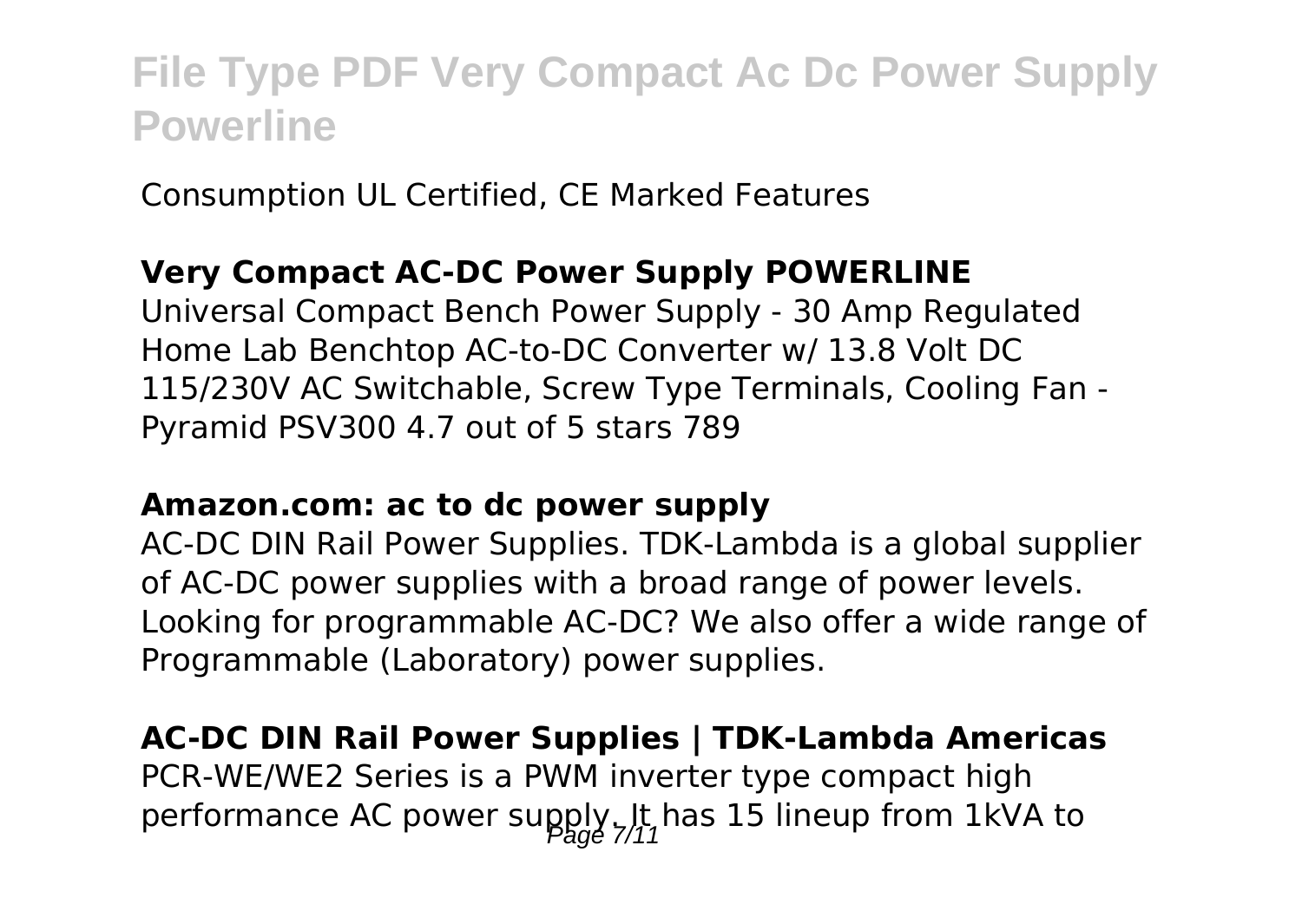36kVA. The 6kVA model consists of a 6kVA power unit in 4U height. Single-phase output/Single-phase 3-wire output/3-phase output is selectable for 3kVA and higher power models (PCR-WE2). PCR-WE2R model with three-phase 200V input has regenerative function.

### **PCR-WE/WE2 Series | Products | KIKUSUI ELECTRONICS CORP.**

Low profile, 3-phase 5kW AC-DC power supply modules deliver compact design and easy integration. September 29, 2020 – XP Power has announced the addition of a low-profile enclosure to their HPT5K0 series of high-power density, high efficiency, 5kW AC-DC power supply modules. In common with the existing products in the range, the new HPT5K0-L units feature a threephase, three-wire & earth, 180 to 528VAC input and they carry ITE/industrial and medical agency approvals.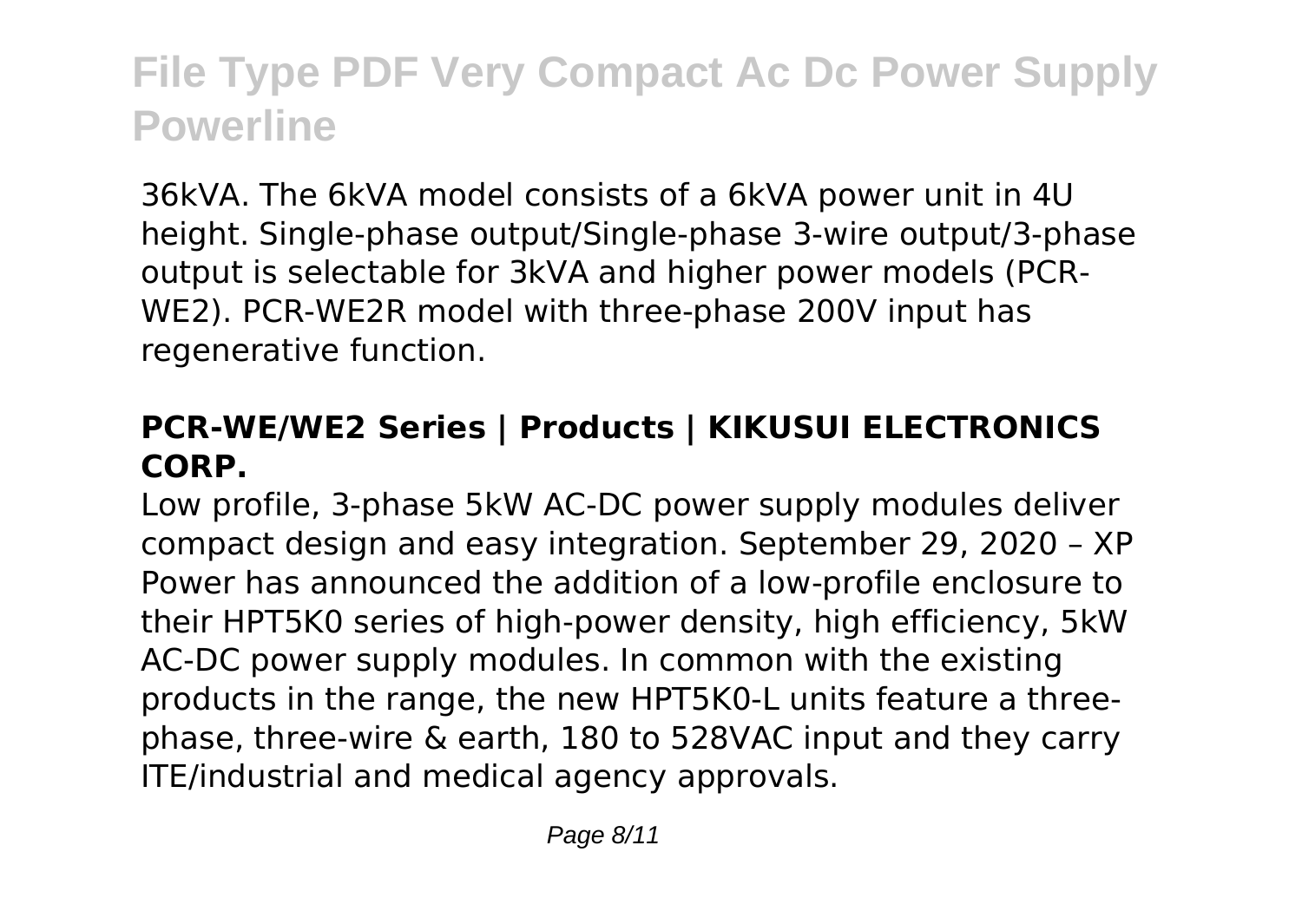**Low profile, 3-phase 5kW AC-DC power supply modules ...** AC/DC switching power supplies for industrial and medical applications; Available with 12V and 24V DC output; Very compact 2x4 "design (101.6 x 50.8 x 32 mm) 140 watts of continuous fanless power (200 watts ventilated) Thermal gap pad for contact cooling included; High efficiency up to 93%; Low standby consumption <0.21 W; Wide temperature ...

**AC/DC switching power supplies with safety approvals** RIGID Micro DC Aircon is a compact solution for small & confined space cooling, such as cabins, cuddy cabins and electric vehicles etc. The Small DC air conditioner module can run on power DC 12V/24V/ 48V, it easily connects to challenge confined space and extreme hot ambient!

**Micro DC Air Conditioner - dc cooling module compact ...** The main power source for this model is a car socket to which